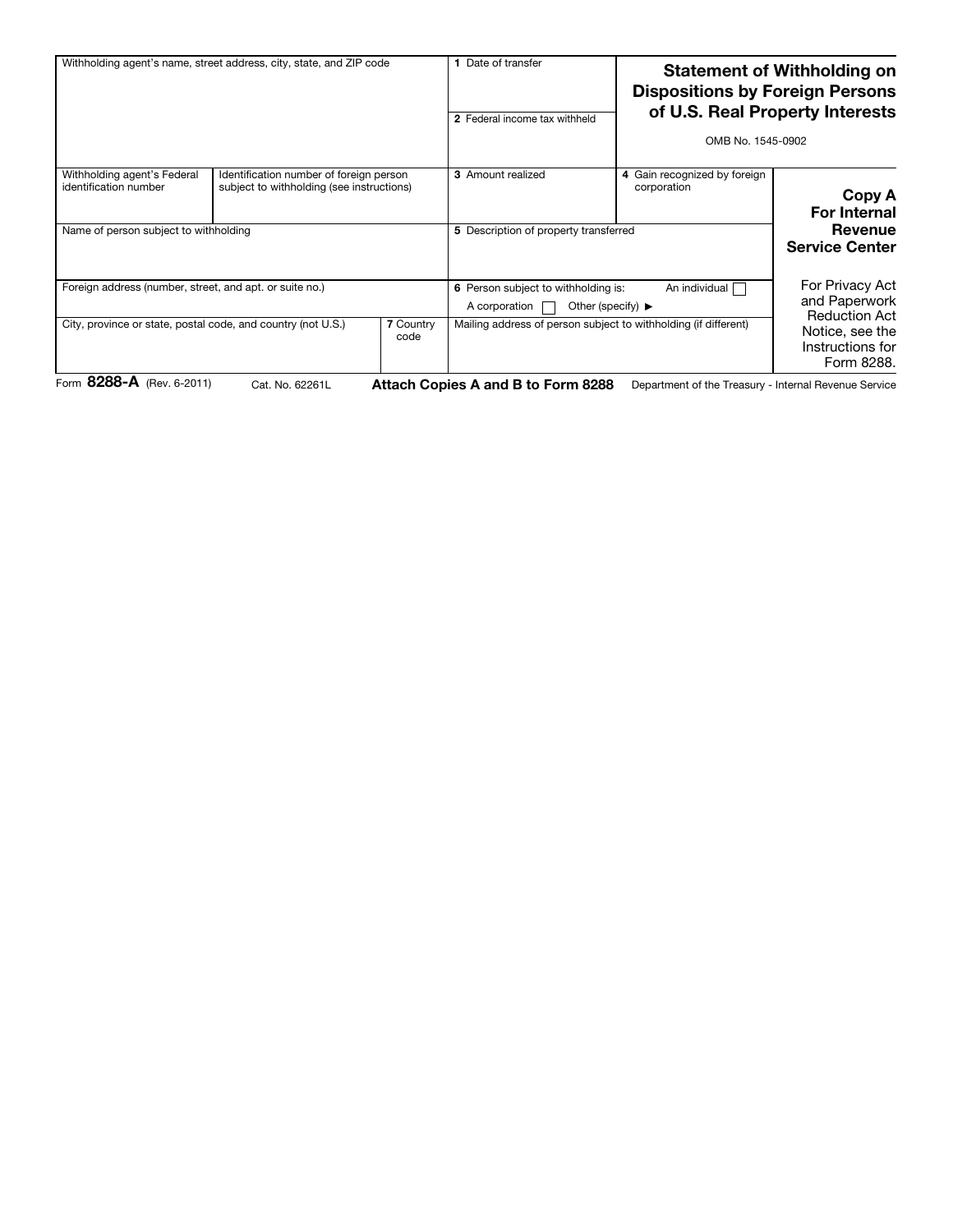| Withholding agent's name, street address, city, state, and ZIP code |                                                                                      |                          | Date of transfer<br>2 Federal income tax withheld                                                              |                                                                 | <b>Statement of Withholding on</b><br><b>Dispositions by Foreign Persons</b><br>of U.S. Real Property Interests<br>OMB No. 1545-0902 |  |
|---------------------------------------------------------------------|--------------------------------------------------------------------------------------|--------------------------|----------------------------------------------------------------------------------------------------------------|-----------------------------------------------------------------|--------------------------------------------------------------------------------------------------------------------------------------|--|
| Withholding agent's Federal<br>identification number                | Identification number of foreign person<br>subject to withholding (see instructions) |                          | <b>3</b> Amount realized                                                                                       | 4 Gain recognized by foreign<br>corporation                     | Copy B<br>Send to<br><b>Internal</b>                                                                                                 |  |
| Name of person subject to withholding                               |                                                                                      |                          | 5 Description of property transferred                                                                          |                                                                 | Revenue<br><b>Service Center</b><br>(For Use by<br>Person                                                                            |  |
| Foreign address (number, street, and apt. or suite no.)             |                                                                                      |                          | An individual<br>6 Person subject to withholding is:<br>Other (specify) $\blacktriangleright$<br>A corporation |                                                                 | <b>Subject to</b><br>Withholding)                                                                                                    |  |
| City, province or state, postal code, and country (not U.S.)        |                                                                                      | <b>7 Country</b><br>code |                                                                                                                | Mailing address of person subject to withholding (if different) | This information is<br>being furnished to<br>the Internal<br>Revenue Service.                                                        |  |

Form 8288-A (Rev. 6-2011) **Department of the Treasury - Internal Revenue Service**<br>
Department of the Treasury - Internal Revenue Service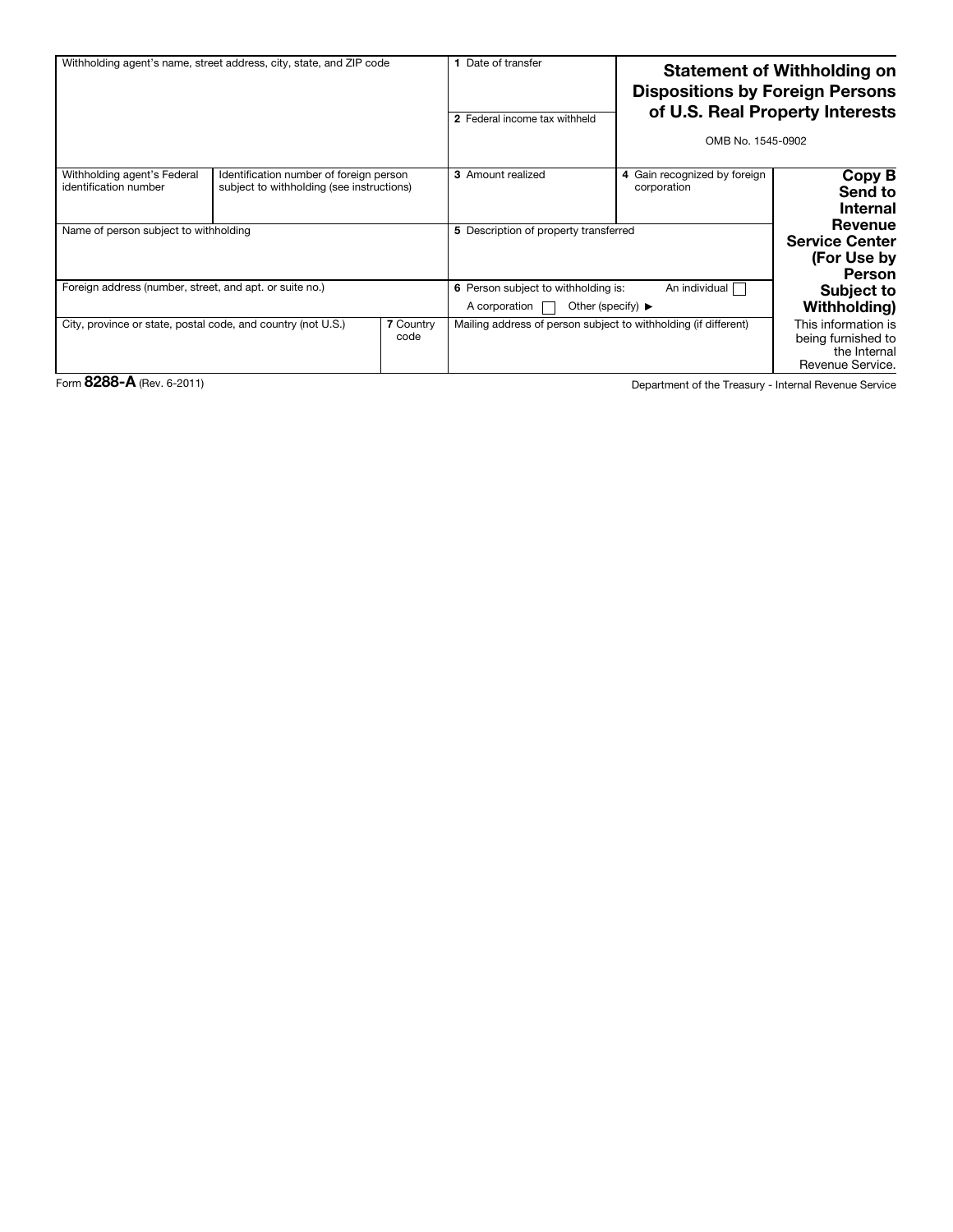## Instructions for the Person Subject to **Withholding**

Generally, if you are a foreign person that disposes of real property located in the United States as seller or transferor, the buyer or other transferee must withhold 10% of the amount realized. Certain foreign interest holders that are beneficiaries or shareholders are subject to federal income tax withholding at a rate of 35%.

You must file a U.S. tax return (Form 1040NR, 1041, 1065, 1065-B, or 1120-F) to report the sale or other disposition as effectively connected with the conduct of a trade or business in the United States. To receive credit for any federal income tax withheld shown in box 2, attach Form 8288-A to your tax return, unless you make a request for early refund. Foreign partnerships, other than publicly traded partnerships, should report the withholding on Form 8804, Annual Return for Partnership Withholding Tax (Section 1446), and attach Form 8288-A. Publicly traded partnerships, and nominees of such partnerships, should use Forms 1042 and 1042-S to report the withholding. See Pub. 515, Withholding of Tax on Nonresident Aliens and Foreign Entities, and Pub. 519, U.S. Tax Guide for Aliens, for more information.

If the amount shown in box 2 is greater than your maximum tax liability, you may apply for an early refund. However, you must still file your tax return when due. To apply for an early refund, you must first get a withholding certificate. No particular form is required for an application for early refund, but it must include the following information in separate paragraphs numbered as shown below:

1. Your name, address, and U.S. taxpayer identification number,

2. The amount required to be withheld as stated in the withholding certificate issued by the IRS,

3. The amount withheld shown in box 2 (attach a copy of this Form 8288-A), and

4. The amount to be refunded.

Send your application for a withholding certificate and/or application for early refund to Ogden Service Center, P.O. Box 409101, Ogden, UT 84409.

See Pub. 515 and Form 8288-B, Application for Withholding Certificate for Dispositions by Foreign Persons of U.S. Real Property Interests, for information about withholding certificates.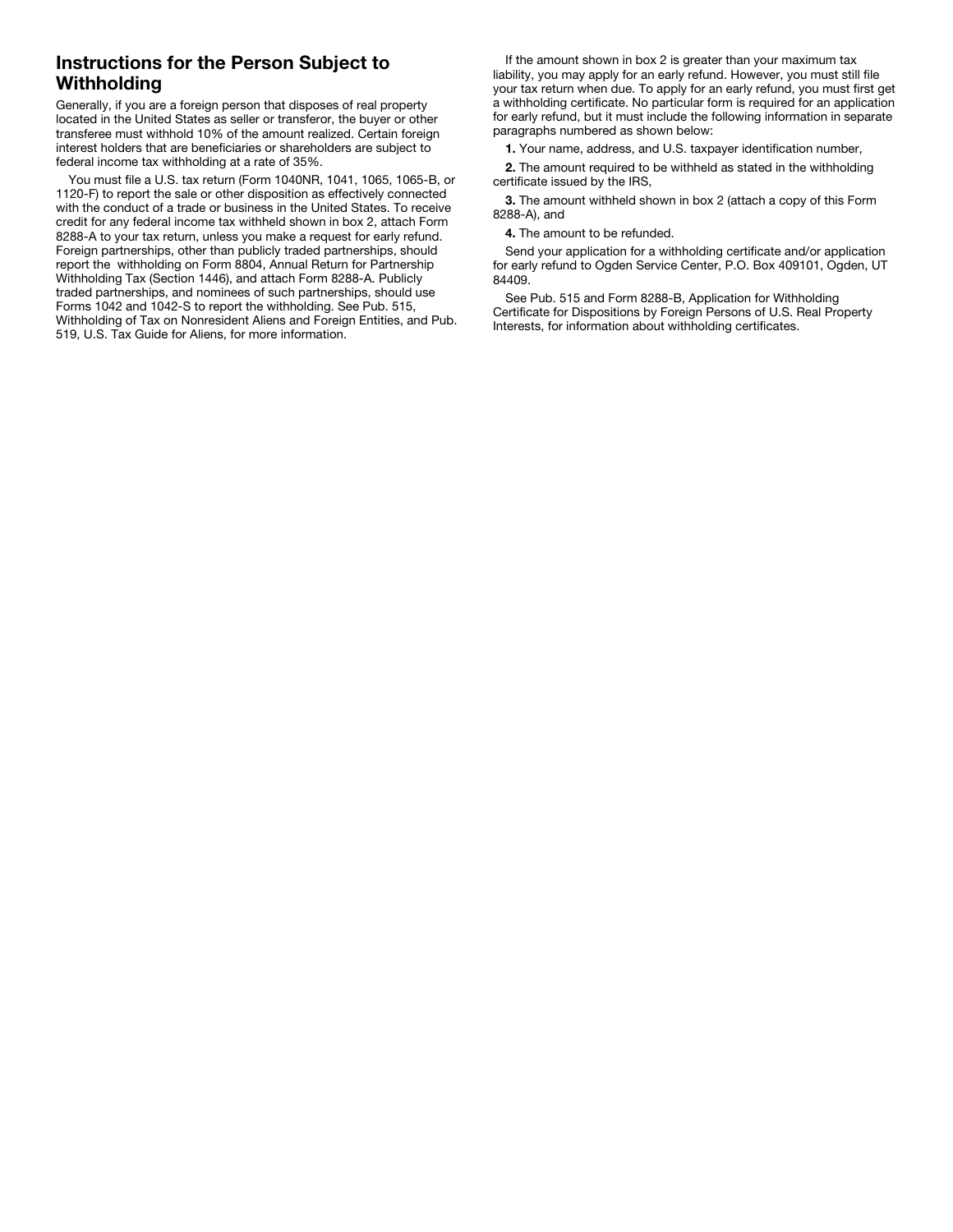| OMB No. 1545-0902                                                                                                                                                                                                                                                                                                                                                                                                                    | <b>Statement of Withholding on</b><br><b>Dispositions by Foreign Persons</b><br>of U.S. Real Property Interests |  |
|--------------------------------------------------------------------------------------------------------------------------------------------------------------------------------------------------------------------------------------------------------------------------------------------------------------------------------------------------------------------------------------------------------------------------------------|-----------------------------------------------------------------------------------------------------------------|--|
| 3 Amount realized<br>Withholding agent's Federal<br>Identification number of foreign person<br>4 Gain recognized by foreign<br>identification number<br>subject to withholding (see instructions)<br>corporation<br>Withholding<br>Name of person subject to withholding<br>5 Description of property transferred                                                                                                                    | Copy C<br>For<br>Agent                                                                                          |  |
| For Privacy Act<br>Foreign address (number, street, and apt. or suite no.)<br>An individual<br>6 Person subject to withholding is:<br>and Paperwork<br>Other (specify) $\blacktriangleright$<br>A corporation<br><b>Reduction Act</b><br>City, province or state, postal code, and country (not U.S.)<br>7 Country<br>Mailing address of person subject to withholding (if different)<br>Notice, see the<br>code<br>Instructions for | Form 8288.                                                                                                      |  |

 $\overline{1}$